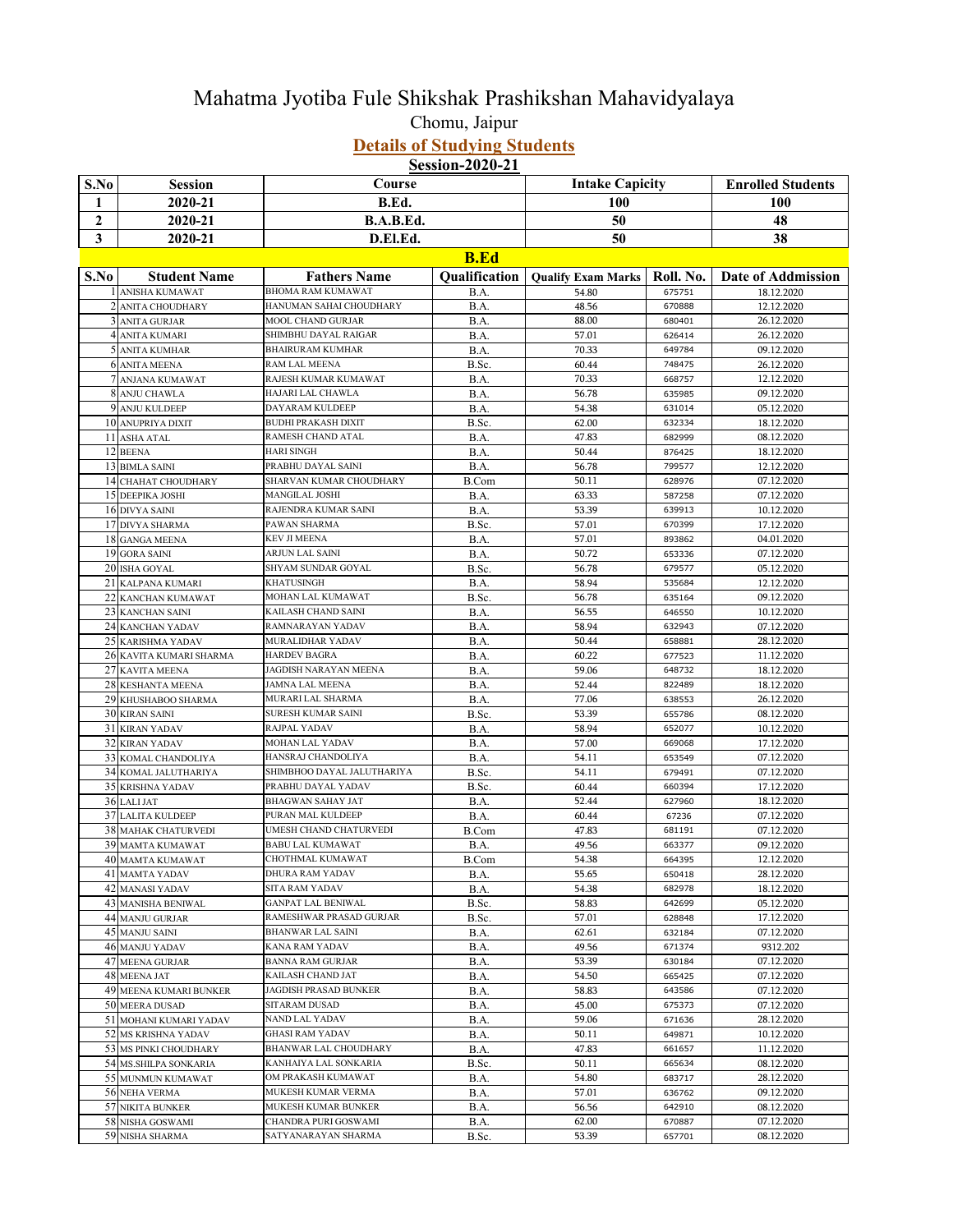| S.No | <b>Student Name</b>                       | <b>Fathers Name</b>                               | <b>Qualification</b>                 | <b>Qualify Exam Marks</b> | Roll. No.        | <b>Date of Addmission</b> |
|------|-------------------------------------------|---------------------------------------------------|--------------------------------------|---------------------------|------------------|---------------------------|
|      | <b>60 NISHA YADAV</b>                     | <b>SANT KUMAR YADAV</b>                           | B.A.                                 | 66.09                     | 672376           | 07.12.2020                |
|      | 61 NISHA YADAV                            | <b>SITARAM YADAV</b>                              | B.A.                                 | 52.06                     | 529432           | 26.12.2020                |
|      | 62 PINKI DHABAS                           | CHHITAR MAL DHABAS                                | B.A.                                 | 60.22                     | 648050           | 13.12.2020                |
|      | 63 PINKI KANWAR SHEKHAWAT                 | PRAHALAD SINGH SHEKHAWAT<br>KAILASH CHAND KUMAWAT | B.A.                                 | 54.11                     | 653593           | 08.12.2020                |
|      | 64 POOJA KUMAWAT<br>65 POOJA SAINI        | <b>GOPAL LAL SAINI</b>                            | B.A.<br>B.A.                         | 60.44<br>59.06            | 646780<br>678576 | 26.12.2020<br>18.12.2020  |
|      | <b>66 PRIYA GURJAR</b>                    | <b>RAMSWAROOP GURJAR</b>                          | B.A.                                 | 62.00                     | 769033           | 04.01.2020                |
|      | 67 PRIYANKA CHOUDHARY                     | OM PRAKASH BHAWARIYA                              | B.A.                                 | 52.44                     | 657055           | 26.12.2020                |
|      | <b>68 PRIYANKA SWAMI</b>                  | KAILASH CHAND SWAMI                               | B.A.                                 | 57.39                     | 626983           | 12.12.2020                |
|      | 69 PRIYANKA YADAV                         | <b>JHABAR MAL YADAV</b>                           | B.A.                                 | 47.83                     | 633157           | 17.12.2020                |
|      | 70 RAJU YADAV                             | <b>DAMODAR PRASAD YADAV</b>                       | B.A.                                 | 54.80                     | 643325           | 18.12.2020                |
|      | 71 RAVINA KHARADI                         | <b>BHURA LAL KHARADI</b>                          | B.A.                                 | 48.56                     | 619941           | 05.12.2020                |
|      | <b>72 REKHA KULDEEP</b>                   | <b>BABU LAL RAIGER</b>                            | B.Sc.                                | 57.26                     | 665317           | 17.12.2020                |
|      | 73 RITU SHARMA                            | PAVAN KUMAR SHARMA<br>MAHENDRA KUMAR SHARMA       | B.Sc.                                | 52.60<br>56.78            | 646089<br>630550 | 07.12.2020<br>07.12.2020  |
|      | <b>74 RUCHI SHARMA</b><br>75 RUKMANI      | <b>MAHARAJ SINGH</b>                              | B.Com<br>B.A.                        | 50.72                     | 632324           | 05.12.2020                |
|      | <b>76 SANJU KUMAWAT</b>                   | <b>BABU LAL KUMAWAT</b>                           | B.Sc.                                | 58.94                     | 643639           | 07.12.2020                |
|      | 77 SANJU MEENA                            | RAM SINGH MEENA                                   | B.Sc.                                | 60.44                     | 658027           | 18.12.2020                |
|      | <b>78 SANTOSH MEENA</b>                   | <b>BABU LAL MEENA</b>                             | B.A.                                 | 52.44                     | 682147           | 19.12.2020                |
|      | 79 SARITA SAINI                           | <b>BABU LAL SAINI</b>                             | B.A.                                 | 45.00                     | 646689           | 12.12.2020                |
|      | 80 SAROJ SHARMA                           | KALU RAM SHARMA                                   | B.Sc.                                | 53.39                     | 637186           | 07.12.2020                |
|      | 81 SEEMA BAIRWA                           | MISHRI LAL BAIRWA                                 | B.A.                                 | 60.22                     | 503811           | 10.12.2020                |
|      | 82 SHAKUNTALA REWAD                       | SHRAWAN KUMAR REWAD                               | B.Com                                | 53.39                     | 636551           | 12.12.2020                |
|      | 83 SHALU CHAWLA<br>84 SHIMALA JAT         | <b>DEEN DAYAL</b><br>KAILASH CHAND JAT            | B.A.<br>B.A.                         | 54.38<br>56.56            | 501072<br>680430 | 10.12.2020<br>07.12.2020  |
|      | 85 SHOBHA MUNIYA                          | BHANVAR SINGH MUNIYA                              | B.A.                                 | 52.06                     | 535635           | 17.12.2020                |
|      | 86 SHWETA SHARMA                          | CHANDRA SHEKHAR SHARMA                            | B.Com                                | 48.33                     | 636951           | 17.12.2020                |
|      | 87 SONA MEENA                             | <b>BABU LAL MEENA</b>                             | B.A.                                 | 62.00                     | 626369           | 28.12.2020                |
|      | 88 SUMAN CHOUDHARY                        | PRABHU DAYAL CHOUDHARY                            | B.Sc.                                | 58.37                     | 655395           | 26.12.2020                |
|      | 89 SUMAN KHARADI                          | SHANKER LAL                                       | B.Sc.                                | 57.00                     | 619932           | 07.12.2020                |
|      | 90 SUMAN SAINI                            | <b>NANU RAM SAINI</b>                             | B.Sc.                                | 55.03                     | 679069           | 10.12.2020                |
|      | 91 SUMAN SAINI                            | <b>BANSHI DHAR SAINI</b>                          | B.Sc.                                | 62.00                     | 654900           | 18.12.2020                |
|      | 92 SUMAN YADAV                            | RAM KARAN YADAV                                   | B.A.                                 | 58.83                     | 667618           | 05.12.2020                |
|      | 93 SUMAN YADAV<br>94 SUNITA YADAV         | MOHAN LAL YADAV<br>KALU RAM YADAV                 | B.Sc.                                | 58.94<br>56.78            | 628298<br>632693 | 08.12.2020<br>12.12.2020  |
|      | 95 SWATI YADAV                            | <b>BANWARI LAL YADAV</b>                          | B.Sc.<br>B.A.                        | 63.33                     | 677251           | 12.12.2020                |
|      | 96 TEENA NUWAL                            | SURESH KUMAR NUWAL                                | B.A.                                 | 50.11                     | 629965           | 07.12.2020                |
|      | 97 TEENU REWAD                            | SITARAM REWAD                                     | B.Com                                | 58.94                     | 643159           | 09.12.2020                |
|      | 98 TINA SAINI                             | CHHAJU RAM SAINI                                  | B.A.                                 | 57.00                     | 648569           | 10.12.2020                |
|      | 99 VIMALA BISHNOI                         | <b>BABULAL BISHNOI</b>                            | B.A.                                 | 54.38                     | 549287           | 12.12.2020                |
|      | 100 YOGITA                                | BHANWAR LAL MEGHWAL                               | B.A.                                 | 57.00                     | 597593           | 08.12.2020                |
|      |                                           |                                                   | <b>B.A.B.Ed.</b>                     |                           |                  |                           |
| S.No | <b>Student Name</b>                       | <b>Fathers Name</b>                               | Qualification                        | <b>Qualify Exam Marks</b> | Roll. No.        | <b>Date of Addmission</b> |
|      | 1 AJAY SINGH RAJAWAT                      | SARDAR SINGH RAJAWAT                              | Senior Secondary                     | 55.80                     | 296809           | 29.12.2020                |
|      | 2 Akash Kumar                             | Deva Ram                                          | Senior Secondary                     | 58.80                     | 355229           | 24.10.2020                |
|      | 3 Aman Chopra                             | Banshidhar Chopra                                 | Senior Secondary                     | 69.00                     | 291239           | 27.11.2020                |
|      | 4 Aman Meena                              | Pushpendra Meena                                  | Senior Secondary                     | 75.40                     | 393524           | 29.10.2020                |
|      | 5 Anil Sharma<br>6 Ankita Sethi           | Rajesh Sharma<br>Tarachand Sethi                  | Senior Secondary                     | 85.40                     | 292738<br>290704 | 23.10.2020                |
|      | 7 Antima Sharma                           | <b>Bhuramal Sharma</b>                            | Senior Secondary<br>Senior Secondary | 61<br>75.40               | 290909           | 29.10.2020<br>23.10.2020  |
|      | 8 AZAAD GURJAR                            | SUNA RAM GURJAR                                   | Senior Secondary                     | 72.70                     | 364966           | 29.12.2020                |
|      | 9 Bagadi Ram Meena                        | Mohan Lal Meena                                   | Senior Secondary                     | 72.80                     | 412091           | 29.10.2020                |
|      | 10 Bhagwan Gurjar                         | Kanaram                                           | Senior Secondary                     | 72.20                     | 285250           | 23.10.2020                |
|      | 11 BRIJRAJ SINGH RAJAWAT                  | BAHADUR SINGH RAJAWAT                             | Senior Secondary                     | 65.60                     | 296930           | 04.01.2021                |
|      | 12 CHINTU MEHTA                           | OM PRAKASH MEHTA                                  | Senior Secondary                     | 73.40                     | 325140           | 29.12.2020                |
|      | <b>13 DEEPAK SHARMA</b>                   | GOPI LAL SHARMA                                   | Senior Secondary                     | 74.80                     | 204018           | 29.12.2020                |
|      | 14 Devendra Saini<br>15 Dilkosh Choudhary | Mohan Lal Mali<br>Mukesh Kumar Choudhary          | Senior Secondary<br>Senior Secondary | 51.20<br>89.80            | 284106<br>289818 | 29.10.2020<br>23.10.2020  |
|      | 16 Dinesh Kumar                           | Chena Ram                                         | Senior Secondary                     | 62.40                     | 301528           | 29.10.2020                |
|      | 17 Harish Kumar                           | Bhanwara Ram                                      | Senior Secondary                     | 57.20                     | 62996            | 23.10.2020                |
|      | 18 Kalpana Bunkar                         | Ramdeen Bunkar                                    | Senior Secondary                     | 77.30                     | 278653           | 23.10.2020                |
|      | 19 Karan Kumar Meena                      | Prem Shankar Meena                                | Senior Secondary                     | 76.40                     | 375724           | 23.10.2020                |
|      | 20 KAVITA MALI                            | RAMPAL MALI                                       | Senior Secondary                     | 84.40                     | 245072           | 29.12.2020                |
|      | 21 Kavita Meena                           | Giriraj Prasad Meena                              | Senior Secondary                     | 67.60                     | 277423           | 29.10.2020                |
|      | 22 Khushwant Mahar                        | Kedar Lal Meena                                   | Senior Secondary                     | 73.60                     | 381797           | 29.10.2020                |
|      | 23 Kishan Nayak<br>24 Komal Sharma        | Hardev lal Nayak<br>Pawan Sharma                  | Senior Secondary<br>Senior Secondary | 61.60<br>87.40            | 249169<br>293735 | 24.10.2020<br>22.10.2020  |
|      | 25 KRISHNA KUMAR GURJAR                   | SUNA RAM GURJAR                                   | Senior Secondary                     | 62.80                     | 289108           | 04.01.2021                |
|      | 26 Lokesh Chauhan                         | Badri Lal Chauhan                                 | Senior Secondary                     | 58.60                     | 288434           | 29.10.2020                |
|      | 27 Manisha Gurjar                         | Surgyan Gurjar                                    | Senior Secondary                     | 76.20                     | 297669           | 30.10.2020                |
|      | 28 Mayank Manohar Meghwal                 | <b>Gulab Chand Meghwal</b>                        | Senior Secondary                     | 70.00                     | 63232            | 23.10.2020                |